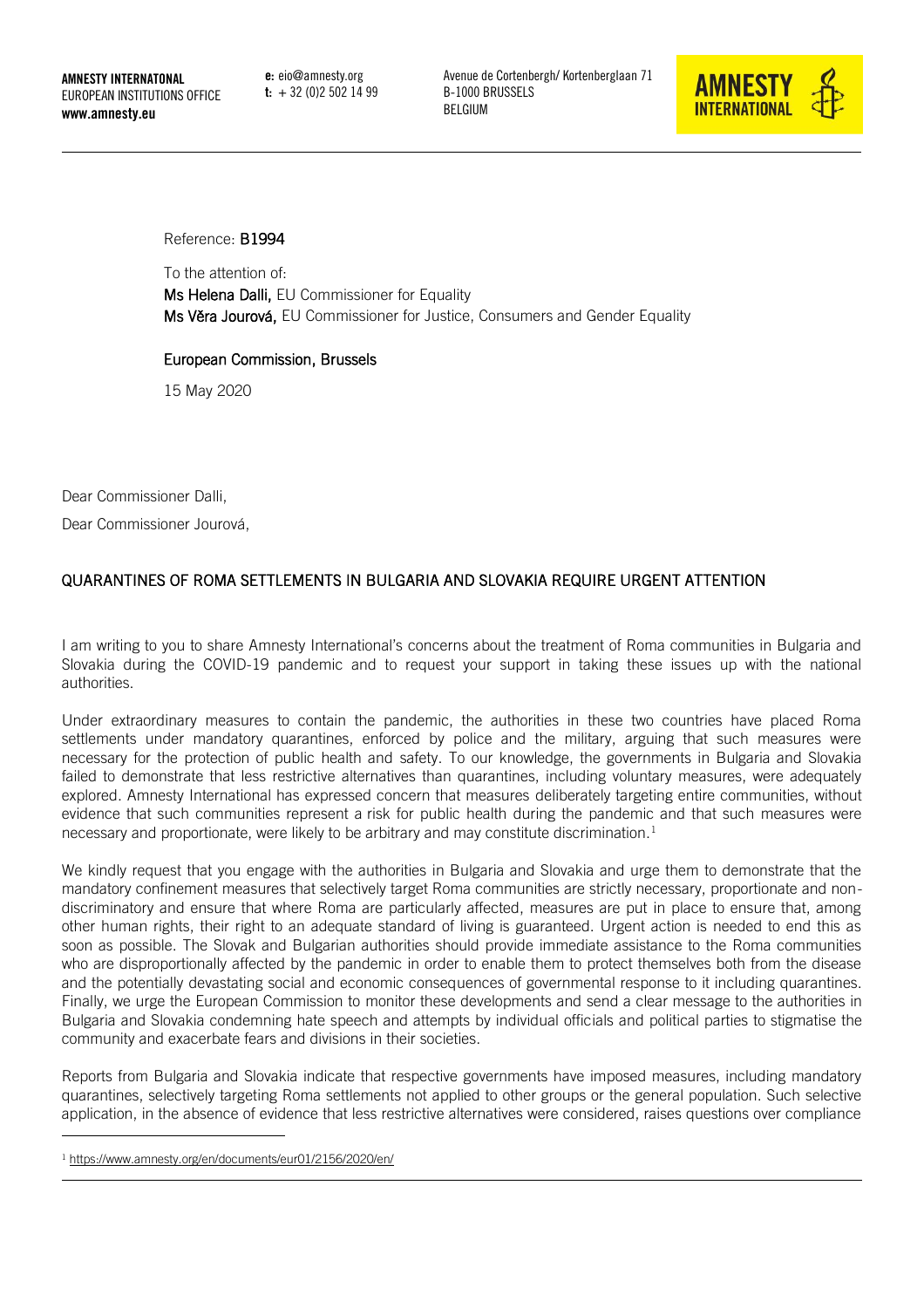of these measures with the obligation to prohibit discrimination under the European Convention on Human Rights and the EU's Race Equality Directive. According to the European Court of Human Rights, if there is a difference in treatment on the basis of race or ethnicity, an "objective and reasonable justification must be interpreted as strictly as possible."<sup>2</sup> The test whether such treatment is justified must demonstrate a "reasonable relationship of proportionality" between the means employed and the aim sought to be realised.<sup>3</sup> The governments of Bulgaria and Slovakia have so far failed to demonstrate this relationship of proportionality or provide plausible justification for treating Roma communities differently from the rest of the population.

International human rights law permits the imposition of certain restrictions for the protection of specific legitimate interests, including on the grounds of public health. However, such restrictions must be clearly provided by law, necessary and proportionate and cannot be arbitrary or discriminatory in application.<sup>4</sup> This means that states have an obligation to consider the least intrusive and restrictive available alternatives. Where possible, public health measures should strive for voluntary participation, as they are more effective and minimize compromising the rights to privacy and self-determination of the person.<sup>5</sup> Interference with freedom of movement should be used only as a last resort,<sup>6</sup> when voluntary measures cannot reasonably be expected to succeed.<sup>7</sup>

Where necessary, quarantines and isolation measures should be implemented in a safe and respectful manner. Restrictions must be fully respectful of dignity, human rights and fundamental freedoms.<sup>8</sup> In order to enhance public trust and cooperation, authorities should provide adequate information to those placed under quarantine and ensure regular communication, including on the duration and conditions of the confinement.

As the note enclosed with this letter suggests, the governments in Bulgaria and Slovakia have not justified the public health basis for the complete quarantine of Roma communities and failed to demonstrate that less restrictive measures were adequately explored. The authorities have not ensured that Roma families under confinement have access to clear, accessible and meaningful information about the length and conditions of their confinement. Roma families living in affected settlements are deprived of necessary means to protect themselves from COVID-19; they lack adequate access to water, sanitation, food, hygiene products and health care. The failure of the authorities to take into account the special needs and conditions of Roma communities while imposing special measures itself may result in discrimination. <sup>9</sup> Furthermore, as the UN Special Rapporteurs on contemporary forms of racism and minorities warned, the quarantines also violate Roma's right to equality and freedom of movement and risk further exposing the residents to the virus.<sup>10</sup>

The introduction of measures in both countries has been accompanied by an increasingly hostile anti-Roma rhetoric, which has been frequently stoked by politicians and used to stigmatise and impose more repressive measures on Roma communities during the pandemic. Bulgarian National Movement (VMRO) party, a junior partner in the country's ruling coalition, described Roma neighbourhoods as a "real nest of contagion," that represent a threat to the general population and called for strict containment measures.<sup>11</sup> Unchecked, such hateful rhetoric threatens to further isolate the most marginalised groups in these societies. The authorities should not exploit the pandemic to target and further stigmatise



<sup>2</sup> *D.H. and Others v. the Czech Republic* [GC], 2007, para. 196; *Sejdić and Finci v. Bosnia and Herzegovina* [GC], 2009, para 44.

<sup>3</sup> *Larkos v. Cyprus* [GC], no. [29515/95,](https://hudoc.echr.coe.int/eng#{%22appno%22:[%2229515/95%22]}) para 29, ECHR 1999-I

<sup>4</sup> Siracusa Principles on the Limitation and Derogation Provisions in the International Covenant on Civil and Political Rights,

<sup>&</sup>lt;sup>5</sup> Report of the Special Rapporteur on the right of everyone to the enjoyment of the highest attainable standard of physical and mental health, 10 August 2009. A/64/272, para. 30

 $6$  [https://www.who.int/tb/features\\_archive/involuntary\\_treatment/en/](https://www.who.int/tb/features_archive/involuntary_treatment/en/)

<sup>7</sup> WHO, Ethical considerations in developing a public health response to pandemic influenza. Ethics, equity, trade and human rights (2007). p. 10, [https://www.who.int/csr/resources/publications/WHO\\_CDS\\_EPR\\_GIP\\_2007\\_2c.pdf](https://www.who.int/csr/resources/publications/WHO_CDS_EPR_GIP_2007_2c.pdf)

<sup>&</sup>lt;sup>8</sup> Siracusa Principles on the Limitation and Derogation Provisions in the International Covenant on Civil and Political Rights, Article 3, <https://undocs.org/pdf?symbol=en/E/CN.4/1985/4>

<sup>9</sup> , Horvath and Kiss v. Hungary, 11146/11, 29 January 2013.

<sup>&</sup>lt;sup>10</sup> United Nations Special Rapporteur on Contemporary Forms of Racism and United Nations Special Rapporteur on Minorities, "Stop hate speech and racial discrimination against the Roma minority," 13 May, 2020.

<sup>&</sup>lt;sup>11</sup> RomeaCz, "Bulgarian officials exploiting fear of COVID-19 to discriminate against Roma," 28 March 2020, <http://www.romea.cz/en/news/world/bulgarian-officials-exploiting-fear-of-covid-19-to-discriminate-against-roma>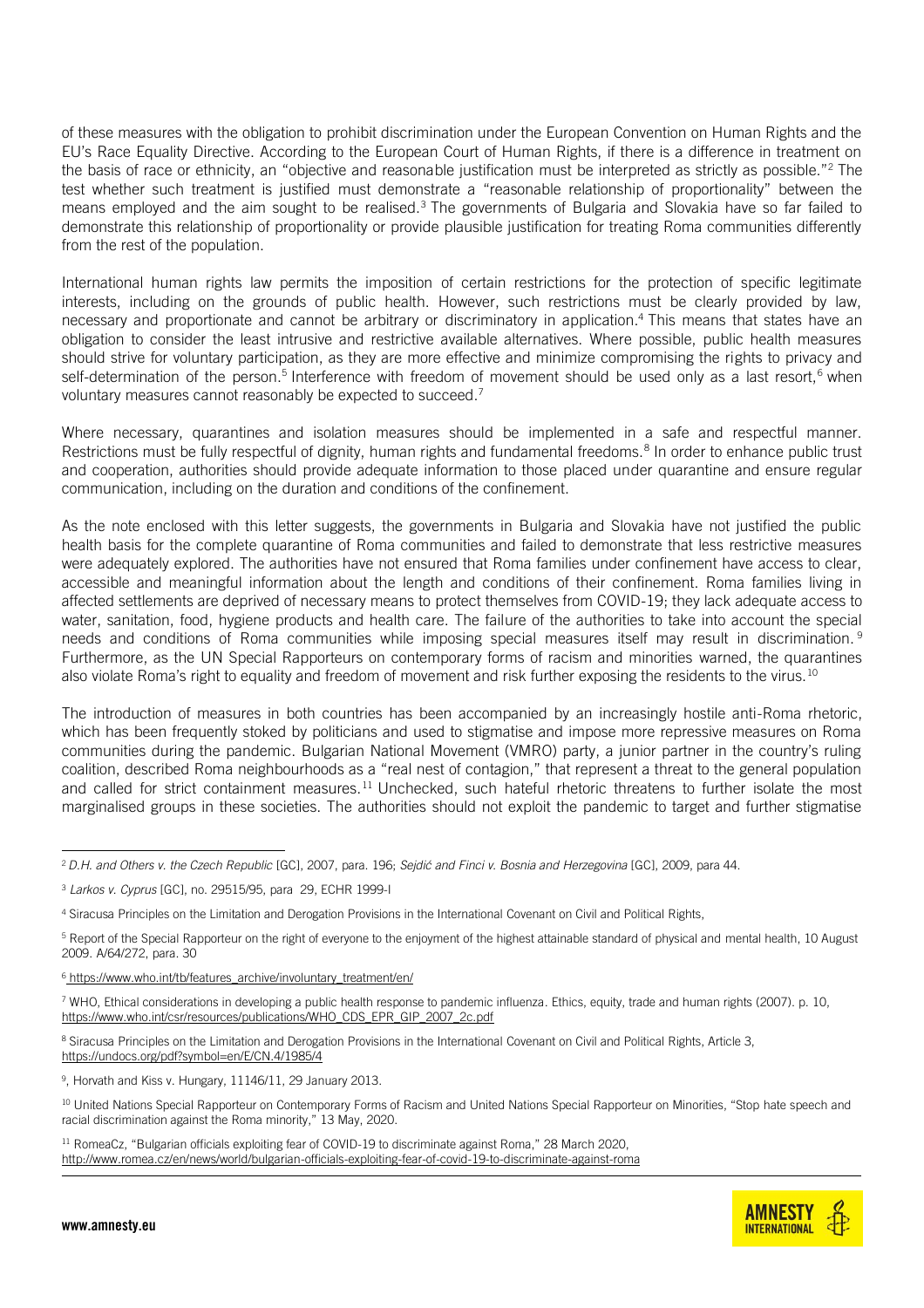the already marginalised population. $12$ 

Hundreds of thousands of Roma across Europe live in ethnically segregated in informal settlements or camps, often as a result of forced evictions.<sup>13</sup> Roma in Bulgaria and Slovakia remain among the most disadvantaged communities; many live in densely populated multi-generational households, frequently without access to clean water and sanitation. The preventive measures imposed by the states to contain the pandemic, including self-isolation, physical distancing and frequent hand washing are difficult to comply with within Roma settlements. Moreover, state aid to the people confined therein was either completely lacking or entirely inadequate to meet the community needs.<sup>14</sup> In such conditions, mandatory confinement without simultaneous provision of urgent assistance to the community, including access to clean water, sanitation and health care, could have catastrophic consequences for Roma communities.

The mandatory quarantines in Bulgaria and Slovakia have disproportionately affected Roma living in poverty, who have limited savings and may not be able to sustain themselves through the quarantine period without an income. Restrictions on their freedom of movement have severely affected their ability to engage in work, including informal work, on which many families depend, exposing them to increased poverty and further social exclusion.

It is the responsibility of the governments in Bulgaria and Slovakia to ensure that the economic and social rights of those under quarantine, including the rights to food, water, sanitation, housing, health and an adequate standard of living, are guaranteed.

We call on your good office to inquire with the governments of Bulgaria and Slovakia on the measures taken and ensure their compliance with human rights law, including the Racial Equality Directive and Charter on Fundamental Rights.

We continue to monitor developments in these communities and stand ready to provide more information and to discuss this with you if useful.

Thank you for your kind consideration.

Yours sincerely,

Eve Geddie,

in Gadlin

Head of Office and Advocacy Director European Institutions Office Amnesty International

<sup>&</sup>lt;sup>14</sup> Open Society Roma Initiative Office, Roma in the COVID-19 Crisis, An Early Warning from Six EU Member States," May 2020, [https://reliefweb.int/sites/reliefweb.int/files/resources/Roma%20in%20the%20COVID-19%20crisis%20-](https://reliefweb.int/sites/reliefweb.int/files/resources/Roma%20in%20the%20COVID-19%20crisis%20-%20An%20early%20warning%20from%20six%20EU%20Member%20States.pdf) [%20An%20early%20warning%20from%20six%20EU%20Member%20States.pdf](https://reliefweb.int/sites/reliefweb.int/files/resources/Roma%20in%20the%20COVID-19%20crisis%20-%20An%20early%20warning%20from%20six%20EU%20Member%20States.pdf)



<sup>&</sup>lt;sup>12</sup> The UN Rapporteurs on Contemporary Forms of Racism and Minorities have also warned against the widespread hate speech and racist rhetoric against Roma and called the authorities in Bulgaria to take immediate action to discourage further stigmatization of Roma. See United Nations Special Rapporteur on Contemporary Forms of Racism and United Nations Special Rapporteur on Minorities, "Stop hate speech and racial discrimination against the Roma minority," 13 May, 2020.

<sup>13</sup> For impact of forced evictions on Roma in Romania see[: https://www.amnesty.org/en/documents/EUR39/003/2013/en/;](https://www.amnesty.org/en/documents/EUR39/003/2013/en/) and in Italy: <https://www.amnesty.org/en/documents/eur30/0354/2019/en/>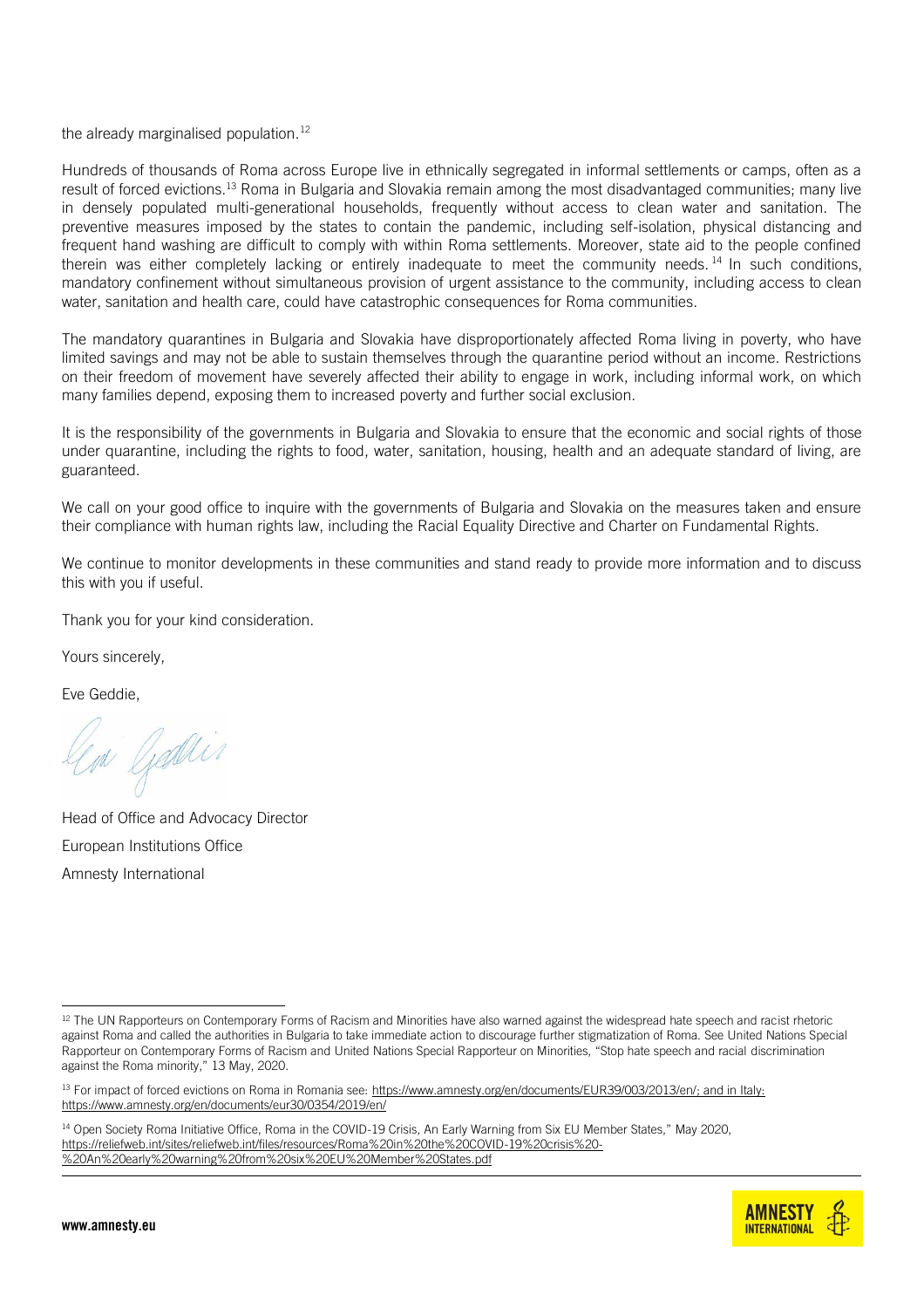## Concerns over mandatory quarantines of Roma in Slovakia

On 3 April, the authorities in Slovakia started testing residents of some Roma settlements. The testing was initially carried out in 33 out of several hundred settlements, with the assistance of the army. It focused on Roma locations, where the authorities recorded returns of residents from abroad, especially from the Czech Republic and the United Kingdom. During the testing, Amnesty International raised its concern to the government of Slovakia that without providing Roma with the necessary means to protect themselves, including ensuring access to water and sanitation, targeted testing will only add to the stigmatisation and prejudice they already face.

On 9 April, a day after International Roma Day, the government of Slovakia decided to quarantine five entire Roma settlements in eastern Slovakia: three in the village of Krompachy, and one in the villages of Bystrany and Žehra. The government argued that such measures were necessary to protect public health as there were 31 positive cases in those five settlements, which have over 6,800 residents. Although the quarantines of the settlements in Bystrany and Krompachy were lifted in April and May respectively,<sup>15</sup> the settlement in Žehra remained under the mandatory quarantine at the time of writing. On 11 May 2020, the authorities reported 25 cases of COVID-19 in the settlement and took further measures. On the border with the settlement, they <sup>16</sup> placed containers, which – along the building of an empty kindergarten – were said to serve as a temporary "quarantine settlement"<sup>17</sup> and house those who tested positive.<sup>18</sup> The media reported that the capacity of the housing facility was 100 people and that there were also health care services available. <sup>19</sup> However, it remains unclear whether the facility will meet the WHO requirements, including adequate ventilation, spacious single rooms with hand hygiene and toilet facilities.<sup>20</sup> Furthermore, it is also unclear, whether there are suitable infection control protocols and maintenance of social distancing. Finally, it is also unclear what measures did the authorities put in place to ensure the privacy and security of women and girls held in the quarantine.

Amnesty International has documented the following concerns during the first days of the mandatory quarantine of the five Roma settlements:

- The residents were not given information about the duration and the conditions of the quarantine. Initially, the residents complained that the authorities did not separate those who had positive tests for COVID-19 from the rest of the community.
- There were further concerns over the adequacy of the supply of food and medicine.

The situation eventually improved, and the authorities were coordinating the food supply, which the residents had to purchase. In Žehra, the authorities hired additional staff to coordinate provisions of medicine for those suffering acute and chronic illnesses. At the time of writing it remained unclear what was the legal basis of the mandatory quarantines.<sup>21</sup> This

 $^{21}$  According to an analysis published by a lawyer Slávka Henčeková, the decisions of the "National Crisis Committee" were not issued in compliance with Slovak administrative law. This concern applies also on the mandatory quarantines of Roma settlements: https://www.facebook.com/notes/sl%C3%A1vka-hen%C4%8Dekov%C3%A1/anal%C3%BDza-pr%C3%A1vnej-povahy-opatren%C3%AD-



<sup>15</sup> The quarantine in Bystrany was lifted on 25 April 2020: [https://spravy.pravda.sk/domace/clanok/549724-v-bystranoch-zrusili-karantenu-v-zehre-su](https://spravy.pravda.sk/domace/clanok/549724-v-bystranoch-zrusili-karantenu-v-zehre-su-osadnici-nedisciplinovani)[osadnici-nedisciplinovani;](https://spravy.pravda.sk/domace/clanok/549724-v-bystranoch-zrusili-karantenu-v-zehre-su-osadnici-nedisciplinovani) the quarantine in three settlements in Krompachy was lifted on 1 May 2020: [https://kosicednes.sk/udalosti/v-krompachoch](https://kosicednes.sk/udalosti/v-krompachoch-zrusili-karantenu-v-troch-osadach/)[zrusili-karantenu-v-troch-osadach/](https://kosicednes.sk/udalosti/v-krompachoch-zrusili-karantenu-v-troch-osadach/). The Public Health Authority (Kancelária hlavného hygienika) called the lifted measure a "ban on any contact between the residents of the Roma settlement [in Bystrany and Krompachy] in the district of Spišská Nová Ves with the rest of the population"

<sup>16</sup> The authority here refers to the National Crisis Committee (*Centrálny krízový štáb*)

<sup>17</sup> In Slovak: *karanténne mestečko*

<sup>&</sup>lt;sup>18</sup> <https://www.facebook.com/spravy.rtvs/videos/895245377657657/?t=43>

<sup>19</sup> <https://spis.korzar.sme.sk/c/22401321/na-dreveniku-v-zehre-buduju-karantenne-mestecko-pre-sto-ludi.html>

<sup>20</sup> See *WHO Consideration for quarantine of individuals in the context of containment for coronavirus disease (COVID-19)*, March 2020, p.2 [https://apps.who.int/iris/bitstream/handle/10665/331497/WHO-2019-nCoV-IHR\\_Quarantine-2020.2-eng.pdf](https://apps.who.int/iris/bitstream/handle/10665/331497/WHO-2019-nCoV-IHR_Quarantine-2020.2-eng.pdf)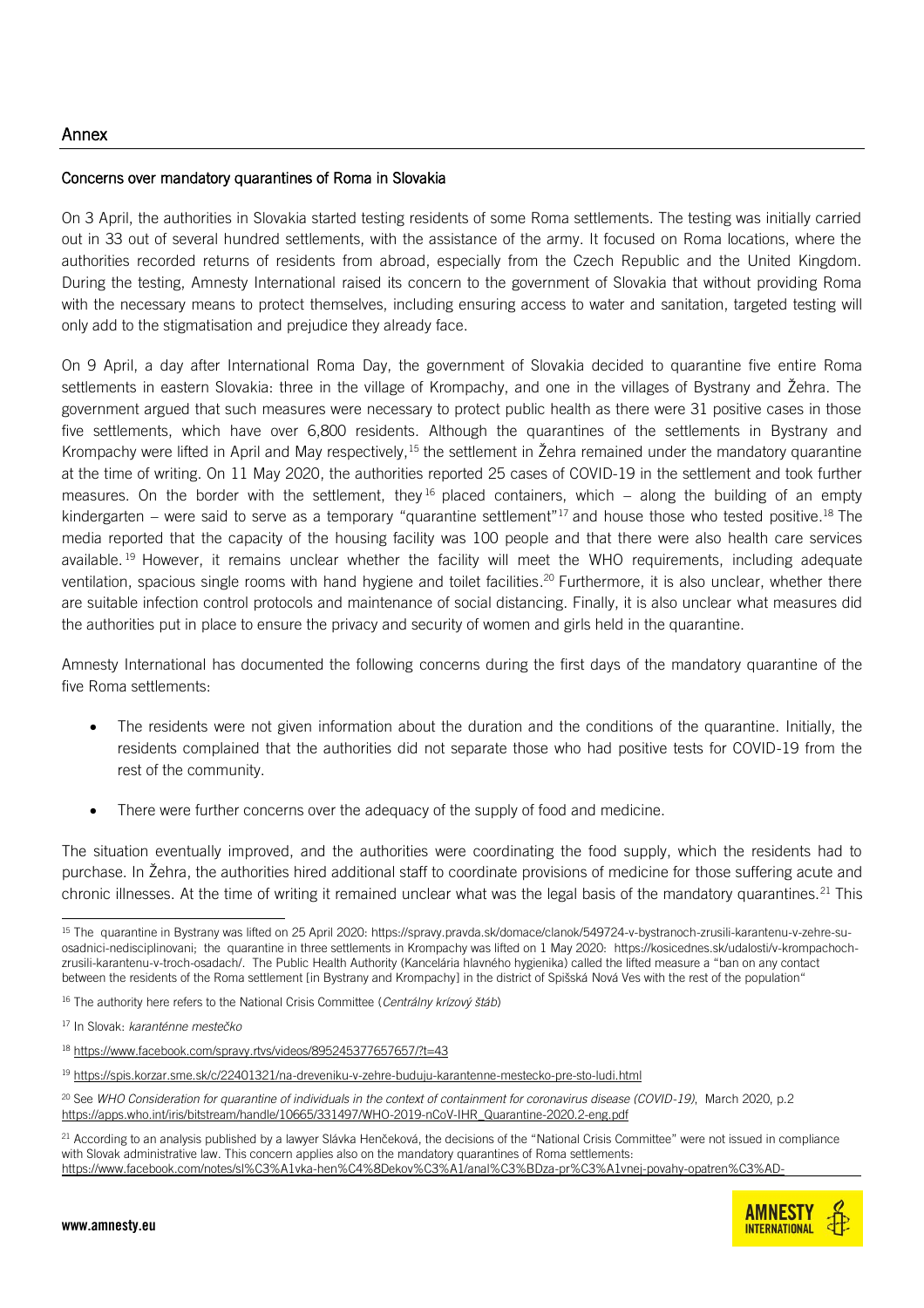raises concerns that the quarantine measures of the Roma settlements may amount to arbitrary detention, which can never be justified, not even in times of public emergency, under international human rights law.<sup>22</sup>

The residents of the settlements also complained about unlawful use of force by the police during the quarantine, which may amount to torture and other ill-treatment. The residents of the settlement in Žehra reported to Amnesty International an incident when a police officer verbally assaulted a Roma man and threatened him with physical violence. In a separate incident, on 27 April, Roma from the quarantined settlement Stará Maša in the village of Krompachy reported abusive use of force by a police officer against five children.<sup>23</sup> The mother of three of the children told the media that they went to collect wood and play near a stream in a location where soldiers had previously allowed them to go. A police officer began to chase them and told them that if they show up in the area again, he will shoot them. He then took them into a tunnel and beat them up. $24$  A girl beaten up by the police officer said a soldier witnessed the incident.

The government Plenipotentiary for Roma communities informed on social media that the incident happened when a group of children walked outside the quarantined area.<sup>25</sup> She also said that the staff from her office immediately arrived on the site, took photographs of children's' bruises, which could have been caused by truncheons. The authorities also reported that the incident's case files were sent to the Police Inspection of the Ministry of Interior. On 29 April, the Public Defender of Human Rights (Ombudswoman) announced that she will review the measures undertaken by the government in relation to the Roma settlements.<sup>26</sup> On 6 May, the Inspection of the Ministry of Interior opened an investigation into the charges of abuse of power by a police officer.<sup>27</sup>

The MEP Peter Pollák said that Slovakia tested around 6,000 people in Roma settlements and that in 23 settlements there were positive tests. However, the authorities did not specify how many individuals tested positive and what measures they took in these cases.

## Concerns over mandatory quarantines of Roma in Bulgaria<sup>28</sup>

Since 13 March, when the Bulgarian National Assembly declared a state of emergency, the authorities have introduced gradually stricter measures to prevent the spread of the virus, including bans on inter-city travel and broad restrictions to freedom of movement. While measures apply nation-wide, Bulgaria's Roma community is disproportionally affected by the government's response to the pandemic.

Under special measures, mayors across Bulgaria have cordoned off Roma villages and informal settlements and set up roadblocks and policed checkpoints to prevent residents from leaving. The authorities have built temporary walls around and imposed a complete containment regime on Roma areas in the towns of Nova Zagora, Kazanlak and Sliven, home to some 50.000 Roma, arguing that "lack of discipline among its residents" makes the physical distancing measures difficult to enforce. Similar measures were introduced in the Roma neighbourhood of Shesti near Nova Zagora after the authorities argued that residents did not have access to clean water and sanitation and therefore were not able to maintain the recommended level of hygiene to curb the spread of the virus outside of settlements. Quarantine measures soon expanded to large, and predominantly Roma, Sofia suburbs of Fakulteta and Filipovci, which remain under lockdown at

%C3%BAradu-verejn%C3%A9ho-zdravotn%C3%ADctva-sr-na-zamedzenie-%C5%A1/10222705778495168/

- <sup>25</sup> [https://m.facebook.com/story.php?story\\_fbid=125184852474748&id=106828400977060](https://m.facebook.com/story.php?story_fbid=125184852474748&id=106828400977060)
- <sup>26</sup> <https://www.vop.gov.sk/incident-v-krompachoch-je-neprijate-n>
- <sup>27</sup> <https://domov.sme.sk/c/22399313/pre-udajny-utok-policajta-na-romske-deti-zacali-trestne-stihanie.html>
- <sup>28</sup> Previous version of the note appeared in Amnesty International, "Stigmatizing settlements of Roma in Bulgaria and Slovakia": April 2020.



<sup>22</sup> UN Working Group on Arbitrary Detention, 8 May 2020, para 5<https://www.ohchr.org/Documents/Issues/Detention/DeliberationNo11.pdf>

<sup>23</sup> [http://www.romea.cz/en/news/world/slovak-police-officer-said-to-have-beaten-five-romani-children-in-krompachy-settlement-and-threatened-to-shoot](http://www.romea.cz/en/news/world/slovak-police-officer-said-to-have-beaten-five-romani-children-in-krompachy-settlement-and-threatened-to-shoot-them)[them](http://www.romea.cz/en/news/world/slovak-police-officer-said-to-have-beaten-five-romani-children-in-krompachy-settlement-and-threatened-to-shoot-them)

<sup>&</sup>lt;sup>24</sup> [https://www.gipsytv.eu/gipsy-television/spravy/slovensko/video-policajt-mal-zbit-pat-romskych-deti-z-krompach..html?page\\_id=5280](https://www.gipsytv.eu/gipsy-television/spravy/slovensko/video-policajt-mal-zbit-pat-romskych-deti-z-krompach..html?page_id=5280)